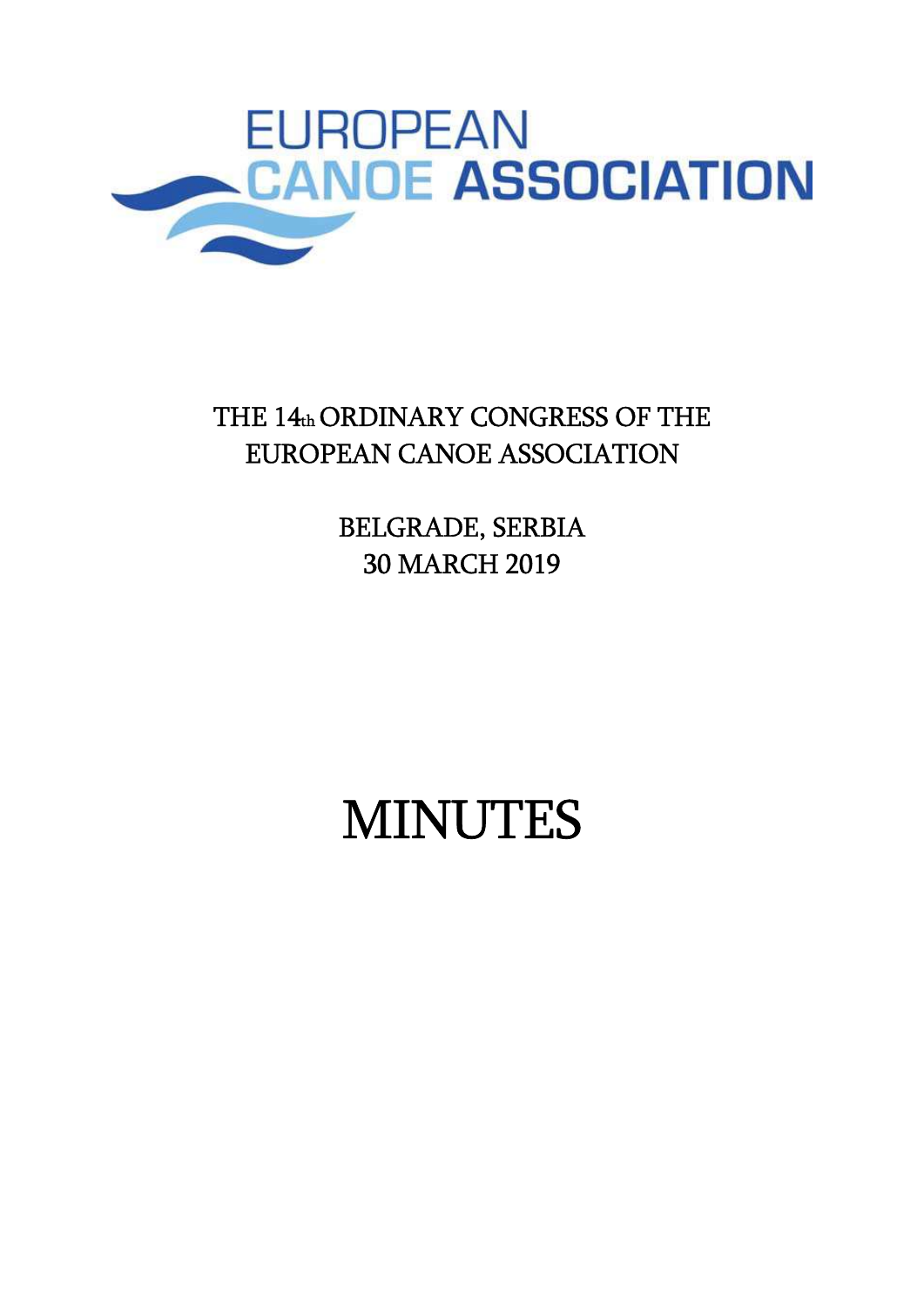## ITEM 1

## OPENING OF THE CONGRESS

Before the President Albert Woods opened the Congress he thanked the Serbian Canoe Federation for the organisation of the Congress and invited Mr. Mirko Nišović, the President of the Serbian Canoe Federation, to greet the attending delegates.

Mr. Mirko Nišović welcomed all the attendees of the Congress in behalf of the Serbian Canoe Federation, wished all the guests a pleasant stay in Belgrade and gave word to Darko Udovičić, the Serbian Deputy Minister of Sport.

Mr. Darko Udovičić greeted all the guests and wished them a pleasant stay in Belgrade as well as a productive Congress. Afterwards he gave the word to, Božidar Maljković, the President of the Serbian Olympic Committee.

Mr. Božidar Maljković also welcomed and greeted all the guests, and wished all Federations great sport results and wished for the best candidates to be picked for the ECA Board of directors.

President Albert Woods welcomed the President of the International Canoe Federation, Mr. Jose Perurena Lopez and gave him the word.

Mr. Jose Perurena Lopez highlighted the rapid changes in sports nowadays especially concentrating the Olympic programme and Olympic sports and disciplines, and emphasized that Canoeing has to follow with the changes in sports in modern days. Mr. Jose Perurena Lopez also stressed that the newer marketing, especially social media is key in promotion of sport. The main theme of Mr. Perurenas speech was the current discussions about downsizing or complete omission of some traditional disciplines in some sports due to the overgrowing popularity of the new disciplines in those sports concerning the modern publics' preferences. Mr. Perurena also sees these trends as opportunities to further develop canoeing in a way that follows these trends since there is an unquestionable increase in popularity and authorization to the Olympic programme for some of these new disciplines. The mentioned opportunities, in terms of canoeing, are found in disciplines like Extreme slalom, Ocean Canoeing, Freestyle Canoeing and Dragonboat since those disciplines attract the spectators more, just as the statistics already show.

## ITEM 2

#### ROLL-CALL OF DELEGATES AND ESTABLISHING THE QUORUM

The ECA Secretary General did the roll-call of the delegates and reported the presence of

## 33 National Federations as follows:

ALB, AND, AUT, BEL, BIH, BEL, BUL, CRO, CYP, CZE, DEN, ESP, EST, FRA, GBR, GER, GRE, HUN, ITA, LTU, MKD, NED, NOR, POL, POR, ROU, RUS, SRB, SLO, SVK, SWE, TUR, UKR.

The quorum was reached; the count of votes showed a total of 33 valid votes. In addition, he explained that the absolute majority is 17 votes and the 2/3 majority is 22 votes. Therefore, 22 votes would be necessary for the Statute changes. A list of present delegates is attached to these minutes.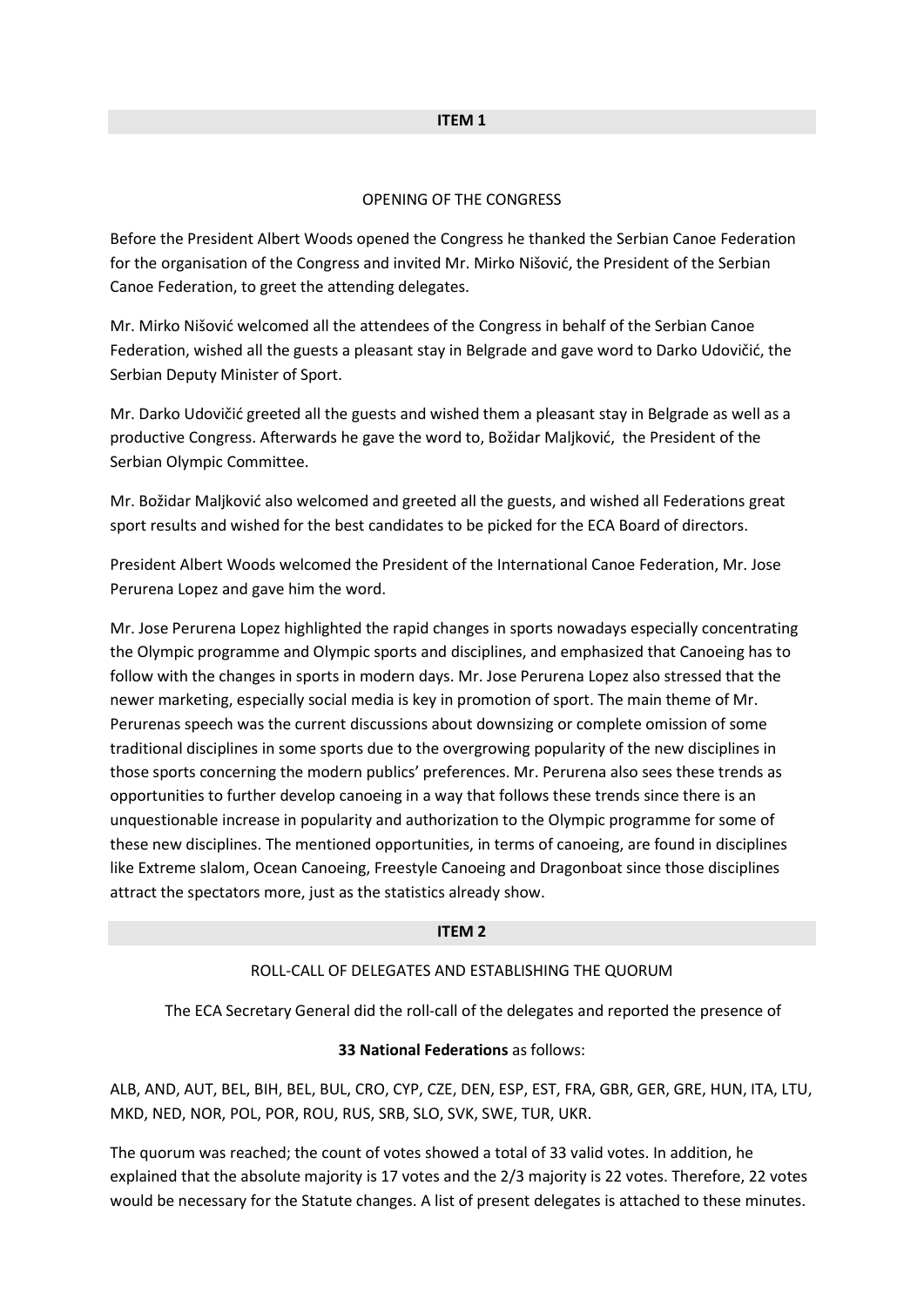## APPOINTMENT OF SCRUTINEERS FOR THE PERIOD OF THE CONGRESS

The Congress unanimously accepted the Secretary General's proposal that Mr. Botond Storcz from Hungary, Mrs. Maria Cuevas – Koseska from Poland and Mr. Sérgio Ferreira from Portugal serve as scrutineers during the Congress.

## ITEM 4

## REPORT BY THE PRESIDENT AND BY THE SECRETARY GENERAL ON BEHALF OF THE ECA BOARD

The report was supplied to the delegates prior to the Congress. The report states all the Congresses and ECA Board meetings during the 2017 and 2018 as well as the ECA Competitions organised in that period alongside with the development activities, TV and media relations and the future initiatives.

In his oral report President Woods stated the following:

- The ECA Championships are great in both number and standard
- The EYOF event in Győr, Hungary was a very successful event, with great organisation. There were 147 paddlers from 33 European countries. For the first time in history mixed K4 and mixed C2 were organised and the competitors really enjoyed it. Unfortunately, the next EYOF in 2019 will not host canoeing.
- The Development training camp in Skopje was a big success, and they have a fantasying facility there.
- The visits to Kosovo and Albania in regard to the development programme were also very successful; The Republic of Albania attended the ECA Congress as a full member of ECA. On President Woods question about the boats depicted in the development programme for Albania, Mr. Konietzkos answer was positive, the boats are going to be delivered soon. There were meetings with the president of the Albanian Olympic Committee Viron Bezhani and Secretary General Stavri Bello, as well as with the president of the Albanian Canoe Federation Sokol Topciu along with the visits to the venues and four existing canoeing clubs in Albania. Development plan includes organisation of canoeing activities on the Lake Tiran, development of international training course for coaches as well as support in much needed equipment. The situation with Kosovo is not as good as in Albania since there are no clubs there at the moment, so there is more work in progress.
- The Canoe Sprint event in Minsk 2019, that are a part of the European games, will be regarded as EOC Canoe Sprint European Championships.
- The meetings with EOC representatives will be inspired by the will to continue and increase the participation of canoeing in the European games.

After the Presidents report, Nina Jelenc gave her report on the ECA Media and stated the following:

- The new logo was confirmed by the congress in 2017 and is in use since the confirmation. In the first transitional year both logos were in use. The new logo is friendlier to the social media platforms.
- The new website contains important information, documents, news, previews of the championships with links, calendar, reports of the championships and other news. The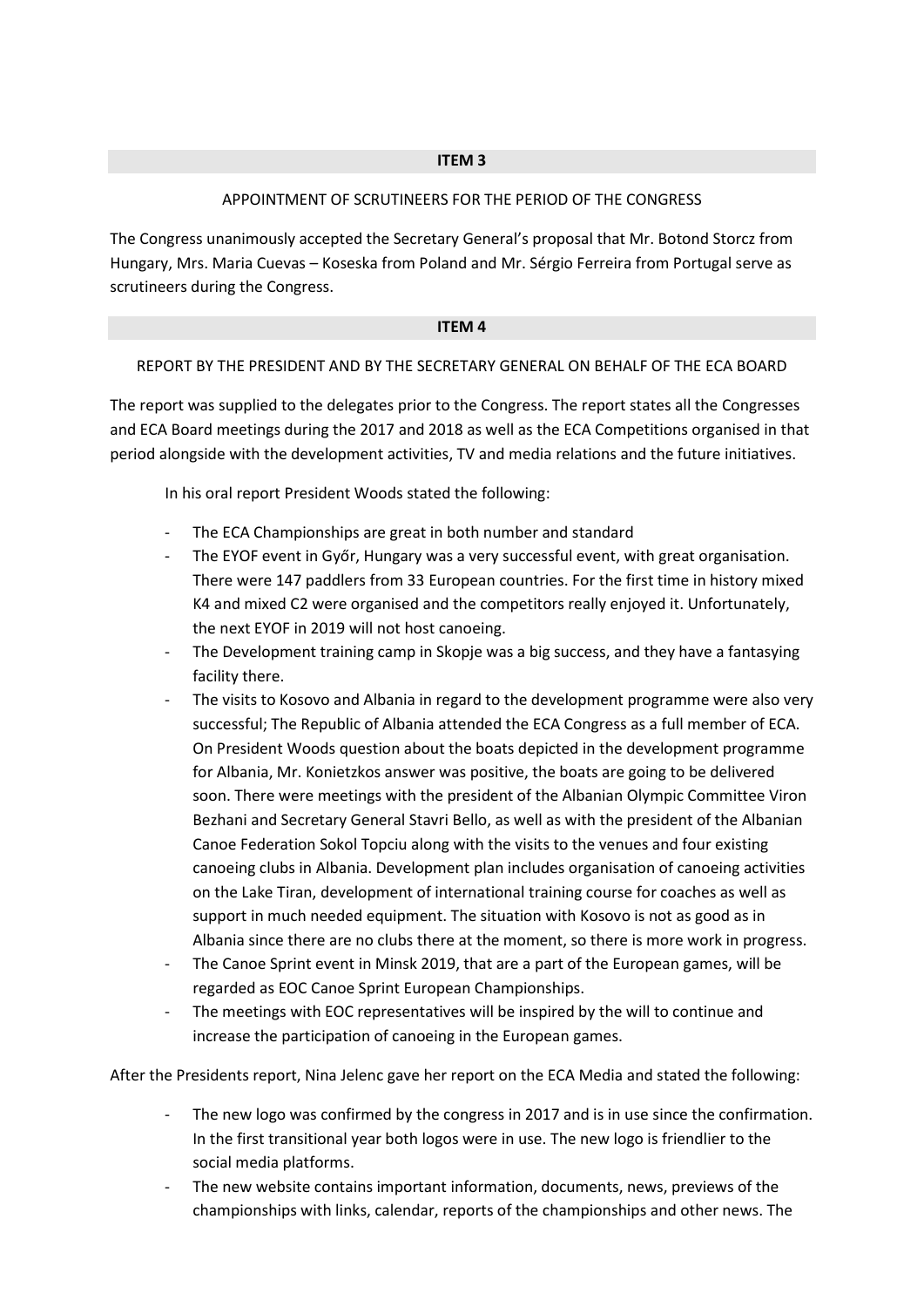website is modern, more dynamic with a clean look. It is easy to navigate and has social media plugins (Facebook, Instagram, Twitter). All bulletins of the upcoming ECA European Championships and all ECA logos are uploaded on the website.

- ECA Facebook page is open to public. Anyone can access it and see the content, without having a Facebook account. On the Facebook page, posts with links to live results and streaming are pinned to top during the ECA Championships and you can also find links to official websites of the championships and links to Facebook pages of the championships.
- The ECA Instagram page (#CanoeEurope) is ECAs most popular social media channel with over 17.300 followers and has almost 4000 posts so far. On the Instagram page one can find ECAs own photos, photos sent by the organisational teams of the European Championships, reports of photos published on Instagram by athletes, clubs, federations, canoeing fans, as well as short videos and Instagram stories.
- The ECA Twitter account is the weakest social network so far, because in some countries people use Twitter and in some do not at all.
- Canoe Europe Youtube Channel was established in 2017. It has approximately 4600 subscribers. Every senior Championship is covered by livestream but the final races cannot be showed live because of the TV rights. They can be shown no sooner than 24 hours after the race.

### ITEM 5

## ECA FINANCIAL REPORT 2017-2018 AND REPORT BY THE AUDITOR

Mr. Branko Lovrić, the Secretary General, presented the accounts of the ECA including the financial report and the report by the ECA auditor, Mr Jean Claude Dethise. Nelo will help with the equipment, not with the money, which is convenient for ECA since there are federations that need boats. The European Olympic Committee gave ECA 50.000€ for the participation in the European Games, and there will be another payment of the same amount of after the European Games. After a question from a delegate it was determined that there is a years worth of operations already in the bank.

## ITEM 6

## ECA BOARD AND AUDITOR ELECTIONS

 President Woods gave word to Mr. Miroslav Haviar, the ECA Vice President, so he can start the first elections for the members of the board.

List 1:

Election for the ECA President

There was only 1 candidacy for the position of the ECA President received from Mr. Albert Woods (GBR).

Voting results:

|    | ABS |
|----|-----|
| ,ц |     |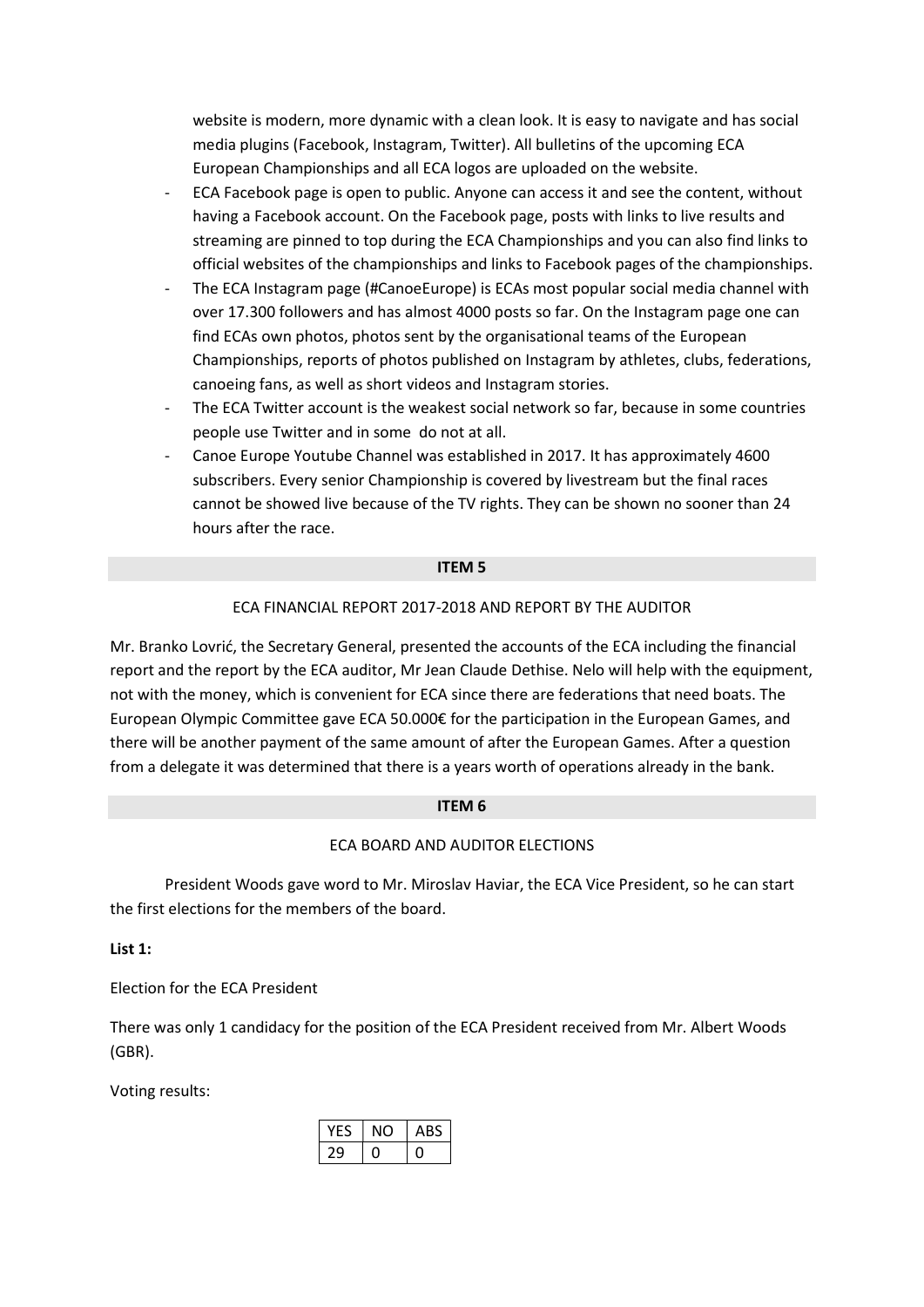Therefore, Mr. Woods will continue to work on the position of the ECA President for the next 4 years.

List 2:

- Election for the ECA Vice President
- Election for the Auditor

Two applications were received, with 1 place available. The applicants were Mr. Jaroslav Pollert (CZE) and Mr. Geir Kvillum (NOR).

Mr. Haviar invited the candidates to introduce themselves and give their presentation. Mr. Geir Kvillum was up first.

Mr. Geir Kvillum stated that he started as an athlete in canoeing and come to official positions. He has been the President of the Norwegian Kayak Federation for 6 years and he was the Vice President of the Norwegian Olympic Committee and Confederation of sport for 2 years and 6 years as a Board Member, all together showing his experience in the sport. Key points of his application was to contribute and develop the sport both in Olympic and non-Olympic disciplines, to expand its product on all types of broadcast and social media with good strategic decisions to keep Europe strong. The ways he sees for strengthening the sport is by attractiveness. Challenges he would concentrate on if he was to be elected would be to make the sport more interesting for the youth with some new disciplines which appeal to the youth, strengthening the paracanoe disciplines, gender equity, and organisation of "City competitions" which are closer of the people. Another point he made was the consolidation of Competition Ownership so the competitions organised by ECA would be owned by ECA in every way.

Mr. Jaroslav Pollert stated he is active in canoeing since 1957. He was the President of the Czechoslovak Canoe Federation for 2 years, President of the Czech Canoe Union for 12 years and he is the Vice president of the Union for the last 5 years, a Board member of the ICF for 4 years, the Chairman of the ICF Slalom Committee for 4 years and another 4 years as a member. He is a member of the ExCo Czech Olympic Committee since 1990 and the Vice President of ECA for the last 4 years. He also noted that he has experience as a "canoe scientist"since he has made design and physical model investigations of artificial slalom courses. He stated he has a long experience as an organiser of top events specifying his most prominent organisational experiences, the Sydney 2000 Olympic Games where he was the ICF Technical delegate and the 2 World Slalom Championships in Prague where he was the President of the Organising Committee and most recently the ECA Championship in Prague as well. For the reasons to vote for him he noted the following: practical and theoretical experiences with canoeing, his canoe knowledge is based on long term tradition and popularity of canoeing in Czech republic, his experience as an official in ICF and ECA was formed by great names from the world of canoeing.

Voting results:

- Mr. Kvillum received 13 votes
- Mr. Pollert received 19 votes

Therefore, Mr. Pollert will continue to work on the position of the ECA Vice President for the next 4 years.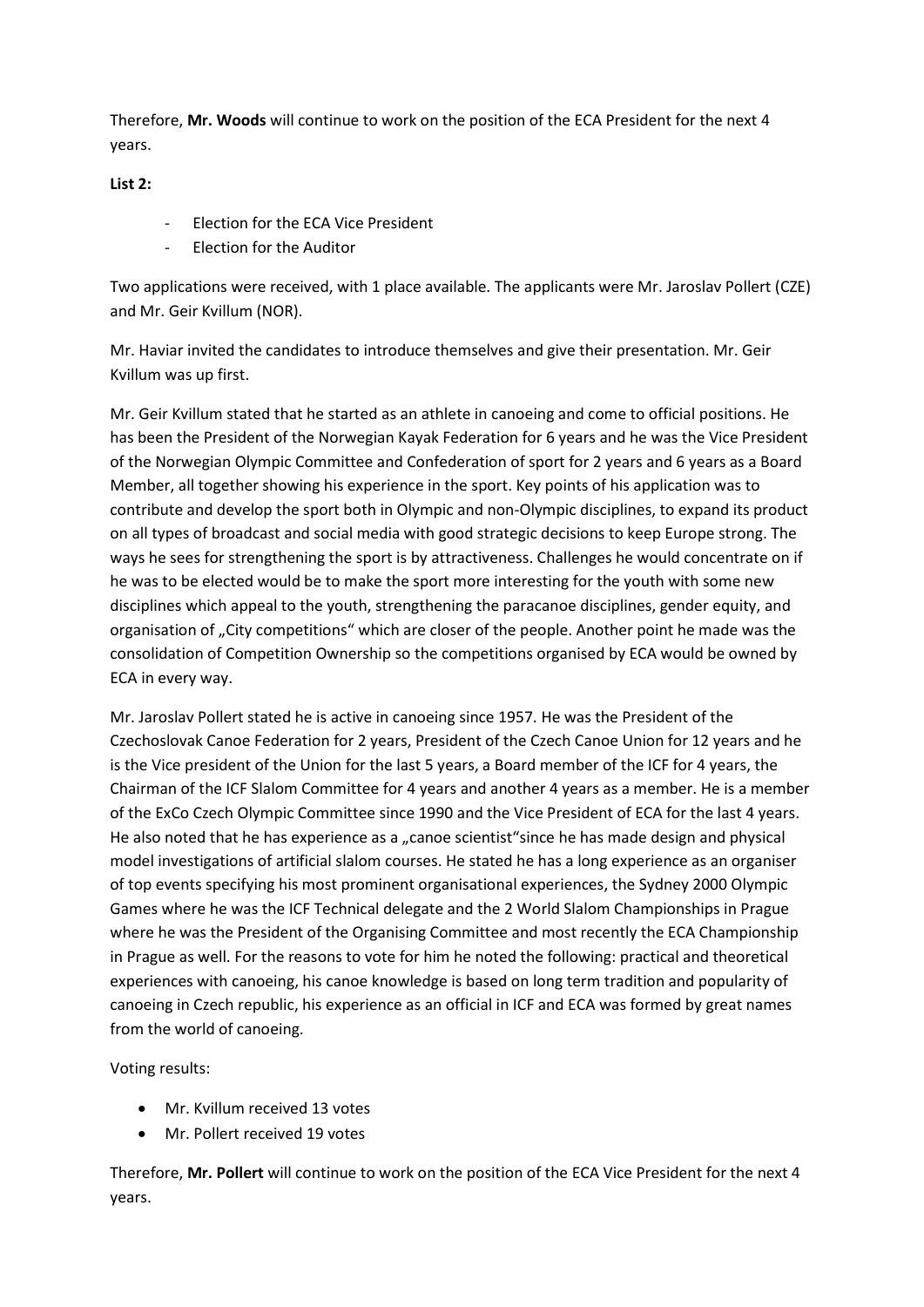There was only 1 candidacy for the position of the Auditor received from Mrs. Evelina Petrova from Bulgaria.

Mrs. Petrova stated that she worked in the Bulgarian Canoe Federation for the last 10 years, and most of her work is in accounting.

Voting results:

|  | ۰<br>ABS. |
|--|-----------|
|  |           |

Therefore, Mrs. Petrova will be working as the ECA Auditor for the next 2 years.

## List 3:

- Elections of the ECA Board members

Next were the elections for the ECA Board members. Mr. Lovrić explained the rules of the voting process. There were 5 applications received from: Mrs. Marta Felpeto Lamas from Spain, Mrs. Manuela Gawehn from Germany, Mrs. Elena Ishakova from Russia, Mr. Andrej Jelenc from Slovenia and Mrs. Jovana Stanojević from Serbia.

Mrs. Marta Felpeto Lamas introduced herself to the delegates and stated the she has a Degree in education and she has been involved in Canoeing for over 20 years in various ways: in her club, in the Organising Committee of International Congress, as a member of the Board of Spanish Canoe Federation and ECA Board. In the last years she has taken part in different events in Spain: European Canoeing Championships, European Ocean race, World Cup in slalom in Spain. She is a part of the team organising the Ocean race Cup and Ocean race Championships in Spain and invited all to participate in the events. The sport is changing so quickly and it is necessary for Europe to work together and she would like to participate in this process.

Mrs. Manuela Gawehn greeted all delegates. She stated that it has been a great pleasure for her to try to find solutions and work on matters with the Board of directors. Her focus for the last 2 years was the evalution of the new competition venues and helps the organisers to provide some professional competitions. She has established and managed the European Junior Cup in Wildwater Canoeing. She was paddling since she was very young and she competed on national level in slalom and wildwater competitions in all three categories, K1, C1 and C2. After she stopped her athlete career she started her career as a coach, first in her club and afterwards in the German national team. She has more than 25 years experience in different canoe competitions with different roles like: team leader, coach, media management etc. She was the Chair of the Wildwater section in the German Canoe Federation. For more than 12 years she tried helping the organisers provide high professional canoeing in wildwater events and for the last 7 years she has been a member of the ICF Wildwater Committee. She is currently working in a small company as sales and marketing manager and she is an engineer of environment technology.

Mrs. Elena Ishakova started canoeing in a young age first as a kayaker and than in dragonboat. She works as Secretary General in the Russian Canoe Federation, she is a member of the ICF Dragonboat Committee and she is a Technical delegate for Dragonboat in Europe. She thanked Mrs. Elly Müller for all her guidance and she stated that we should learn from elder members of ECA. She thinks that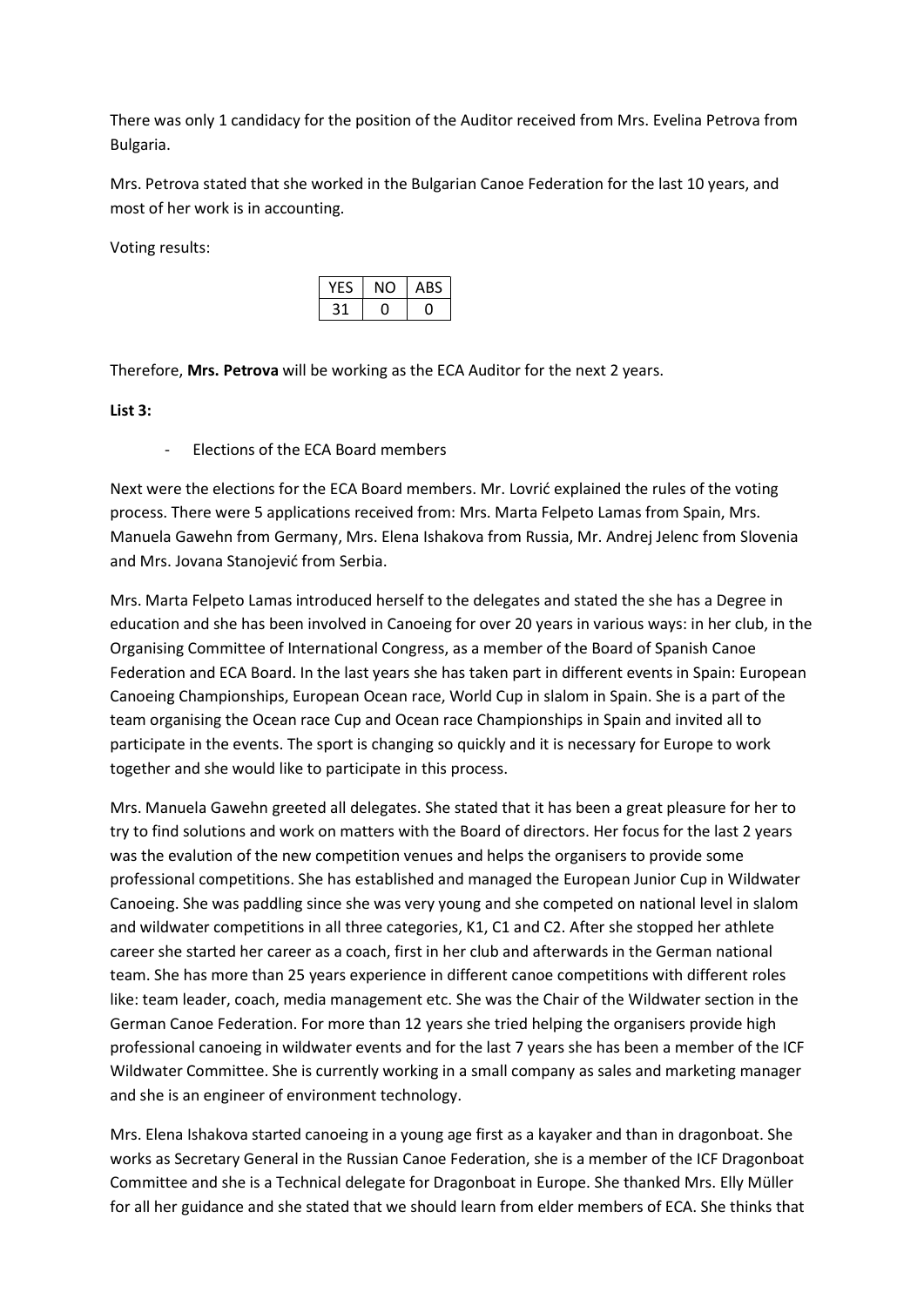ECA has improved a lot over the years. She stated that ECA should keep going in the direction it is now.

Mr. Andrej Jelenc started when he was 13 years old as an athlete with a rich competitive career. He was the head coach of the Slovenian Nation Kayak/Canoe Slalom Team, also with great success in terms of results. He was the Team Leader of Slovenia Slalom and Sprint Team for 6 times. He works with all ranges of athletes from beginners to professional athletes; therefore he has a lot experience in the sport. He was involved in organisation of high level competitions in Slovenia and also as ECA Technical delegate for slalom. He is an ITO for slalom, wildwater and sprint. For his future tasks he mentioned: additional work in ECA promotion, presence in all European Multi-sport games, establishing a clear Bidding process and requirements for the organisers of the upcoming European Championships, closer cooperation with the ICF on TIP (development programmes), development of educational programmes for coaches, organisation of educational courses, acquire funds from the Olympic Solidarity and ICF for these educational programmes, Continental Canoe Slalom Race Series, establishing cooperation between kayaking tourism companies and organisers of major canoeing competitions, preparation of marketing programme together with National Federations, organisers of major canoeing competitions and athletes as ambassadors of our sport.

Mrs. Jovana Stanojević introduced herself to the delegates. For over 10 years she has been an employee of Serbian Canoe Federation and since recently she is the project manager. This allowed her to be involved in organisation of important international events, European Championships, World Cups, World University Championships and eventually this ECA Congress. She has participated in many international events as Canoe Sprint ITO since 2011. Since 2017 she is a member of the ECA Canoe Sprint Committee. All of that gave her different experiences and different perspectives to the canoe sport.

Mr. Lovrić explained one needs 15 votes to be elected. All three members of the Board were elected in the first round with over 50 percent votes.

Voting results:

- Mrs. Manuela Gawehn (GER) received 19 votes and therefore was elected for a 4 year term.
- Mr. Andrej Jelenc (SLO) received 31 votes and therefore was elected for a 4 year term.
- Mrs. Jovana Stanojević (SRB) received 23 votes and therefore was elected for a 4 year term.

| The new structure of the ECA Board of Directors |                              |                          |  |
|-------------------------------------------------|------------------------------|--------------------------|--|
| President                                       | Mr. Albert Woods (GBR)       | Mandate valid until 2023 |  |
| <b>Vice President</b>                           | Mr. Jaroslav Pollert (CZE)   | Mandate valid until 2023 |  |
| <b>Vice President</b>                           | Mr. Miroslav Haviar (SVK)    | Mandate valid until 2021 |  |
| Auditor                                         | Mrs. Evelina Petrova (BUL)   | Mandate valid until 2021 |  |
| <b>General Secretary</b>                        | Mr. Branko Lovrić (CRO)      | Mandate valid until 2021 |  |
| Member                                          | Mrs. Manuela Gawehn (GER)    | Mandate valid until 2023 |  |
| Member                                          | Mrs. Elly Müller (NED)       | Mandate valid until 2021 |  |
| Member                                          | Mr. Andrej Jelenc (SLO)      | Mandate valid until 2023 |  |
| Member                                          | Mrs. Jovana Stanojević (SRB) | Mandate valid until 2023 |  |
| Member                                          | Mr. Péter Kárai (HUN)        | Mandate valid until 2021 |  |

| Auditor | Mrs. Evelina Petrova (BUL) | Mandate valid until 2021 |
|---------|----------------------------|--------------------------|
|         |                            |                          |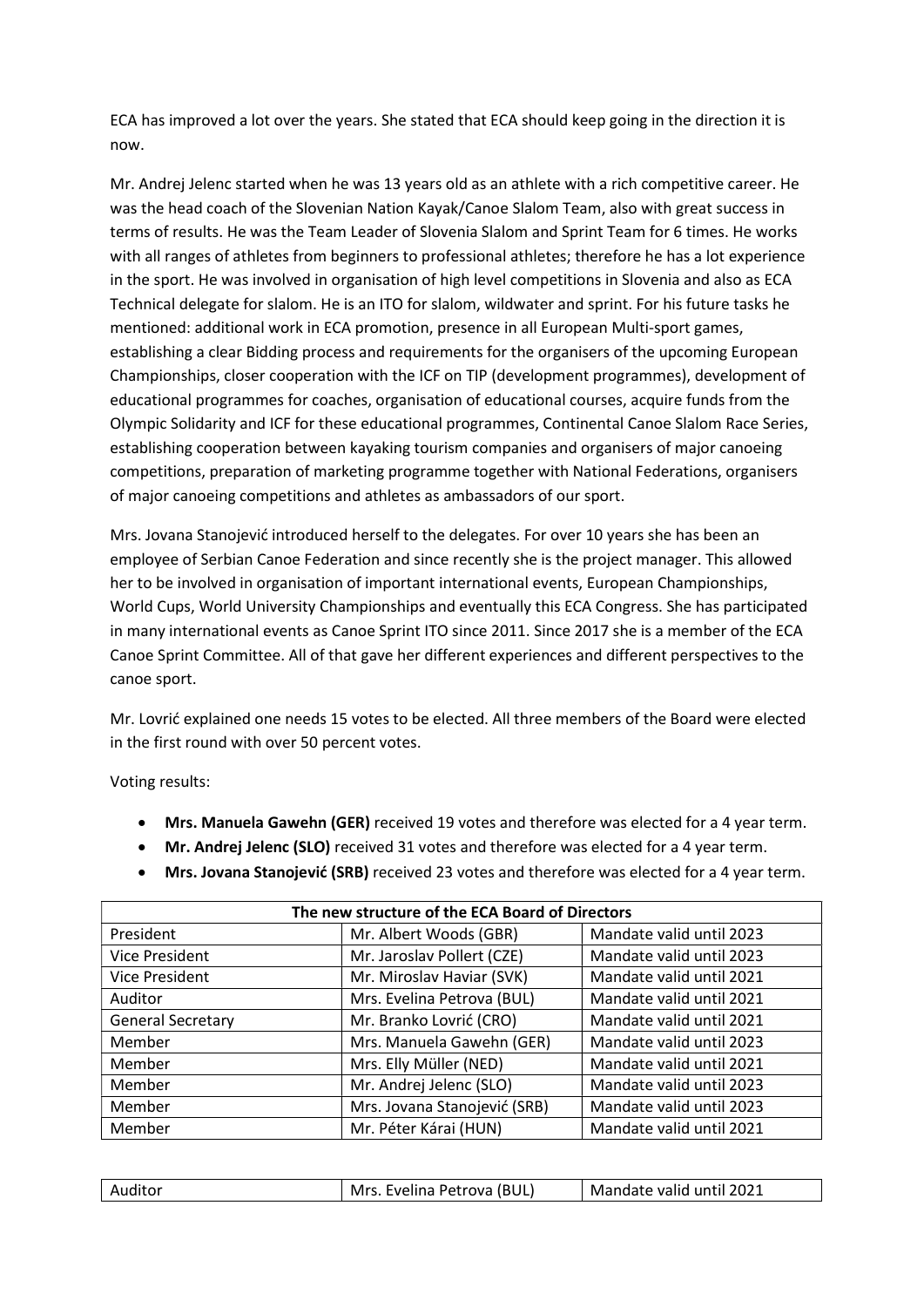## ITEM 7

## ELECTIONS OF THE CONTINENTAL REPRESENTATIVES TO THE ICF BOARD

As Mr. Lovrić announced the start of the elections of the Continental Representatives to the ICF Board, Mrs. Manuela Gawehn reminded the delegates that she is in the ICF Wildwater Committee and the Statutes of the ICF forbid her to have to positions, therefore Mrs. Gawehn withdrew her application for the Continental Representatives.

After such turn of events, there were 2 applications left, for 2 available positions, therefore the 2 remaining candidates that were elected to the ECA Board will also be ECA Continental Representatives in the ICF Board: Mr. Andrej Jelenc (SLO) and Mrs. Jovana Stanojević (SRB).

### ITEM 8

## PROPOSALS FOR THE ECA STATUTES CHANGES – RECEIVED FROM NF

Mr. Lovrić gave word to Mr. David Joy as he is the Chief Executive of the British Canoeing and Great Britain submitted the Proposals for changes to the ECA Statutes.

Mr. Joy greeted all the delegates. Mr. Joy stated that the proposals submitted are the way that British Canoeing has been contemplating about the Statutes and the ways how to modernize the Statutes and make it in line with the ICF Statutes.

There were a total of 4 proposals from British Canoeing:

**Proposal 1** – A review of the ECA Statutes for approval in 2021 (That the ECA undertakes a comprehensive review of its Statutes for consideration by the ECA Congress in 2021. That the ECA establishes a small working party to undertake this work and that progress is reported to each meeting of the Executive Committee and the Board)

Before voting Mr. Lovrić stated that Proposal 1 was already agreed upon by the Board, to establish the working group at its meeting after the ECA Congress including David Joy, thanking their kind offer of clerical assistance, so there was no need for voting.

## The proposal was carried.

While British Canoeing is proposing the amendments to the Statues may be developed over the next two years and presented for consideration in 2021, they also wish to make three specific proposals for changes to the ECA Statutes from 2019, and those are listed below:

**Proposal 2** – An amendment to Statute  $6.3$ 

6.3. All Board Members shall be elected for a 4-year term, a re-election of former member is allowed.

To be replaced with;

All elected Members of the ECA Board of Directors shall be elected for a 4 year term and shall be eligible for re-election. All members of the ECA Board of Directors can serve a maximum of 3 consecutive terms of office.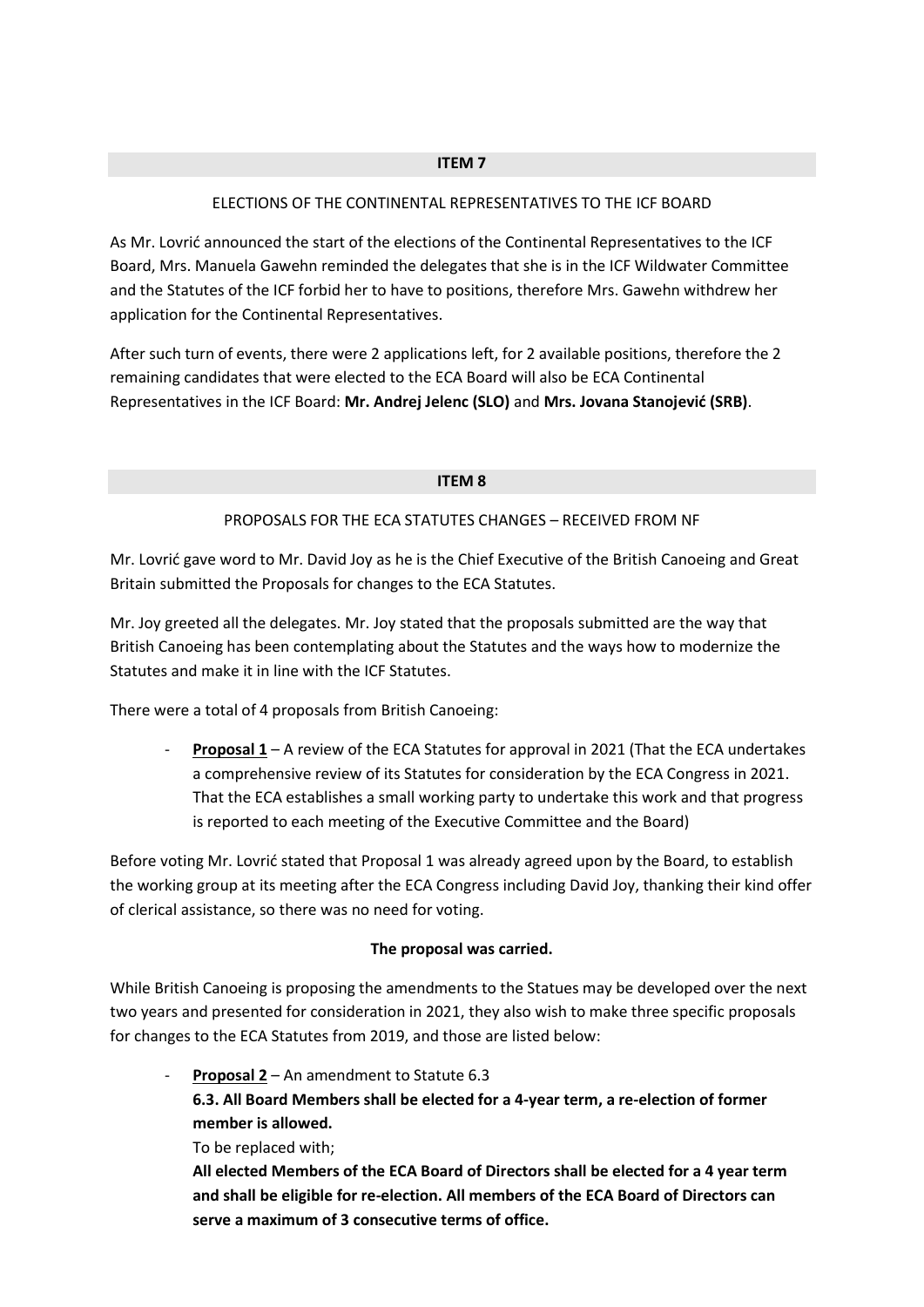Mr. Joy stated that this is already in the ICF Statutes and in many National Federations as well. He also noted that this proposal is in no way a critique of the Board of Directors, but a thought of improvement and modernization.

Mr. Lovrić stated that the Board thinks that this proposal shouldn't be carried since it takes some time for the members of the Board in any sport to build relations with other continental representatives in their respective sport organisations and furthermore, that the elections are democratic so there is no need for such limitations since every delegate can vote for the best person for the position.

Mr. Joy responded along with the comments from Mr. Christian Jacobsen (DEN) and Mr. Jean Zoungrana (FRA), who noted that they already made these type of changes in their National Federations, that the argument about taking long to build relations is invalid since all the organisations have the same Statute regulations so there will be no people representing their organisations, who have been elected to their Boards more than three times to build relations with.

## With 23 votes in favour of the proposal, making it enough for absolute majority needed for statute changes, the proposal was carried.

**Proposal 3** – An amendment to Statute 5.2 5.2. Only one person from a National Federation may be a member of the Board of **Directors** 

To be replaced with;

Only one person from a Nation Federation may be a member of the Board of Directors, except in the case of the National Federation of the President of ECA, who may have up to one other member of the Board, if duly elected according to these Statutes.

Before speaking about this proposal, Mr. Joy announced that British Canoeing is withdrawing this proposal. The reasoning behind the decision is, as Mr. Joy states, the fact that their motivation for this proposal was to make sure that the Members of the ECA Board are elected based on their skills and knowledge, not based on geography. Therefore, the proposal as it isn't complete, Mr. Joy then noted that they will take some time to revaluating the proposal in a way to remove any geographical limitations from that statute, making it possible for a country to have more than one Board member, but that is still under consideration.

## The proposal was withdrawn.

**Proposal 4** – A further amendment to Statute 5.2. A further bullet point is added to confirm an additional power of the Congress: To consider matters risen appropriately by National Federations in accordance with the requirements of the Statutes

Mr. Joy explained that this proposal addresses the problems of National Federations not being able to formally promote notions to the Congress and the Statutes should provide a feature like this.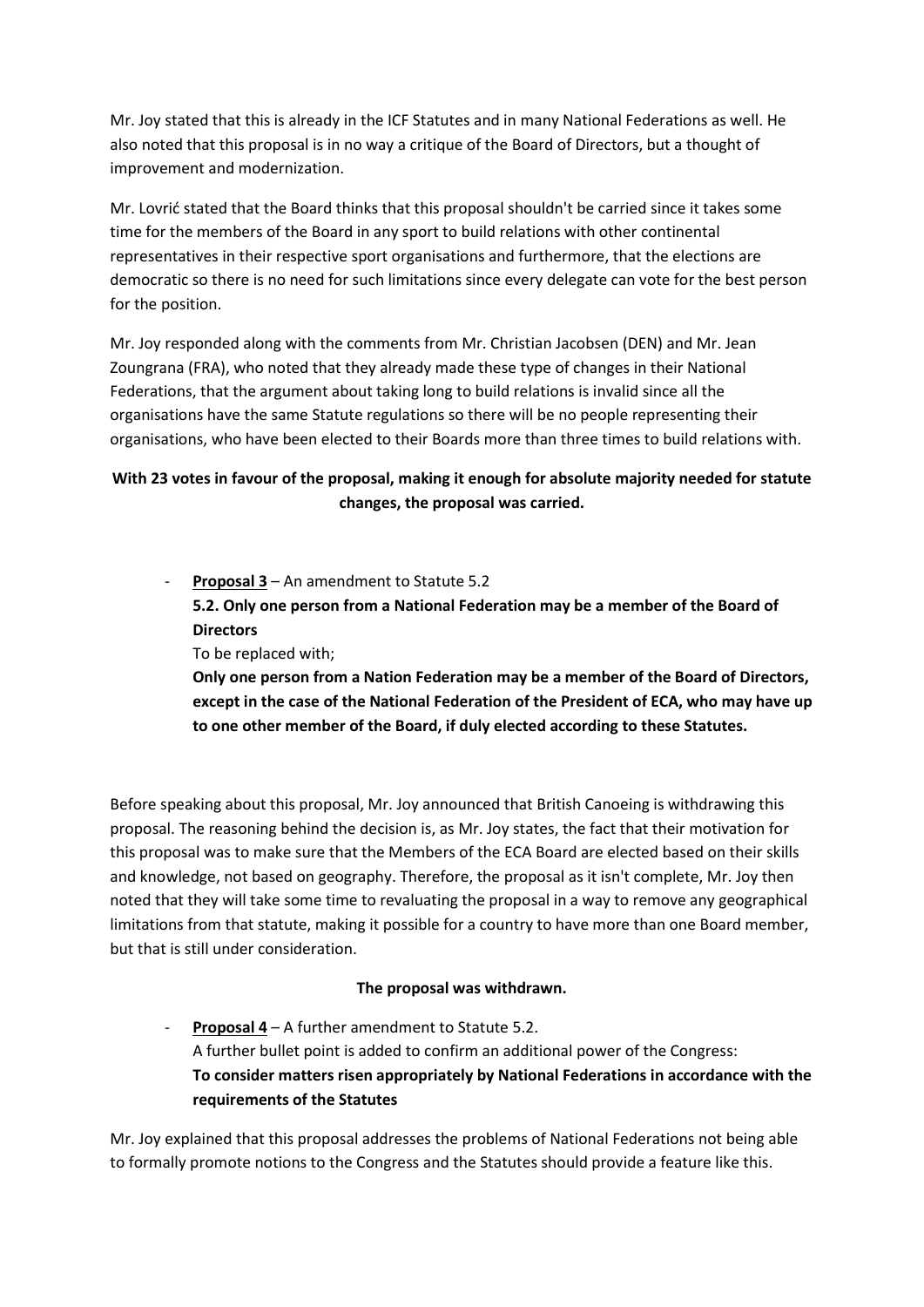Mr. Lovrić responded, ECA wanted to find the better wording for this proposal and the Board would like to postpone this decision for the 2021 ECA Congress, however he noted that if the Federations wanted they could vote for this proposal now. The proposal was put to a vote.

## With 16 votes in favour of the proposal, which is not enough for absolute majority need for statute changes, the proposal was not carried.

## ITEM 9

## FIXING THE ANNUAL SUBSCRIPTION FEE FOR THE NEXT TWO YEARS

Mr. Woods announced that the Board agreed upon the Annual Subscription Fee for the next two years is to stay the same, 250,00€, and after a quick vote, the motion was carried with 32 votes.

### ITEM 10

## ESTABLISHING THE WORKING (DEVELOPMENT) PROGRAMME FOR 2019/2020

Regarding the ECA Working and Development Programme 2019/2020, Mr. Christian Jacobsen from Denmark stated that "bullet e)" (To ensure that European Games are one of the qualification events for the Olympic Games) is not something that they agree upon because it limits opportunities for athletes to qualify for the Olympic Games.

Mr. Woods responded, The European Olympic Committee wants the European Games to have a part of Olympic selection in them, and if ECA would decide not to agree on those terms, canoeing could be out of the European Games in the future, resulting in a void of income.

Mr. Perurena also commented that the rules of IOC is clear, all the athletes have 2 possibilities to go to the Olympic Games the first method of qualifying is quality (results, rankings) and the second is universality. The IOC rules dictate the ways of qualifications to the Olympic Games are made by the IOC and there is no way around it.

Mr. Joy asked for more clarity of what the delegates are voting as he wants to vote for forming a working group for establishing the ECA Strategy for the period 2020-2028 (bullet a), however he thinks that the bullets from "b-g" (b – To create education programme for the slalom coaches and issuing the ECA licences; Level 1 and Level 2, c – To create new series of the competition: European Open Slalom Cup,  $d - To$  stay in the programme of the European Games,  $e - To$  ensure that European Games are one of the qualification events for the Olympic Games, f – To finish negotiation with the European Dragonboat Federation about actual problems in this discipline,  $g - To$  continue work on gender equity in canoe sport) are not to be decided upon without long time consideration and proper debates.

Mr. Woods responded on Mr. Joys comment, the Olympic selection policy is very complicated and a lot of people here are dissatisfied with the policy that was produced by the ICF. The ICF agreed that when their policy runs out, they will do consulting with the National Federations about future policies. Therefore, it is hard for Europe to slot in with the ICF policy until ECA knows what it is. However, Mr. Woods stated his opinion that if the Congress voted today that European Games have no role in qualifications to the Olympic Games nor in the rankings in the sport, there would be a high possibility for EOC to omit canoeing from future European Games. As a compromise, Mr. Woods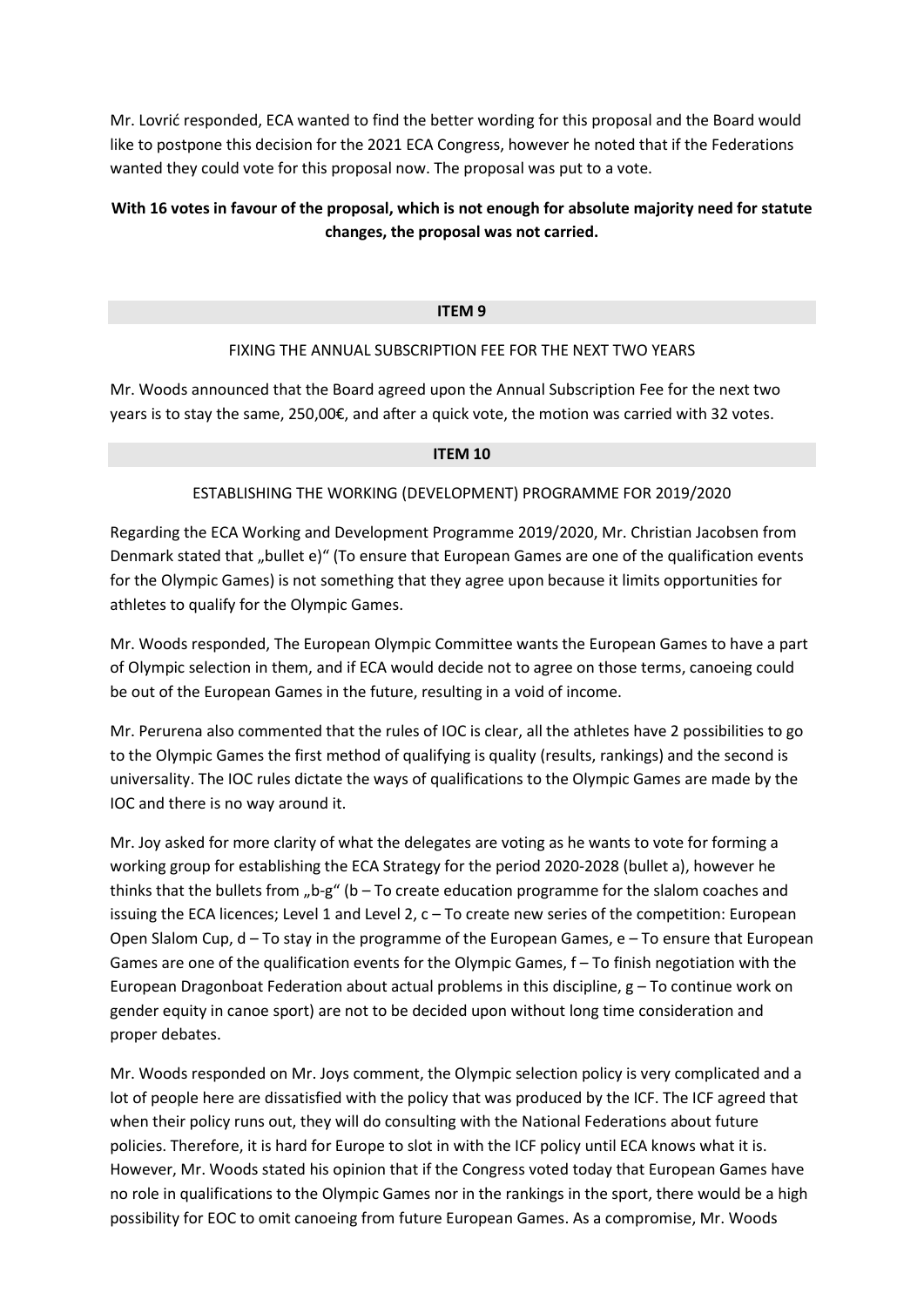suggested to add "subject to consultation with the Federations" at the end (e - To ensure that European Games are one of the qualification events for the Olympic Games, subject to consultation with the Federations) which doesn't tie ECA to definitely have it and the Board will consult with the Federations regarding the Olympic selection policy.

The working programme was then put to a vote.

## The programme was carried with 29 votes in favour.

## ITEM 11

## ESTABLISHING THE BUDGE FOR 2019/2020

 Mr. Lovrić explained the proposed budget, and adds a remark that the income for TV rights is lower due to obligatory tax. There were no questions or comments. President Woods put the budget to the vote.

## The budget was carried with 29 votes in favour.

## ITEM 12

## CLOSING THE CONGRESS /

Before Open discussion, President Woods used the opportunity to thank the organisers and the translators and officially closed the Congress.

## OPEN DISCUSSION

\_\_\_\_\_\_\_\_\_\_\_\_\_\_\_\_\_\_\_\_\_\_\_\_\_\_\_\_\_\_\_\_\_\_\_\_\_\_\_\_\_\_\_\_\_\_\_\_\_\_\_\_\_\_\_\_\_\_\_\_\_\_\_\_\_\_\_\_\_\_\_\_\_\_\_\_\_\_\_\_\_\_

## Presentation of the European Games Minsk 2019

The members of the European Games Minsk 2019 Organising Committee introduced themselves. Mr. Siarhei Shabylka, with Mrs. Natasha Belkevich first showed the European Games Minsk 2019 promotional video. Mr. Shablyka also handed gifts to Mr. Jose Perurena and Mr. Albert Woods. After another promotional video for the European Games, Mr. Shablyka started their presentation. The European Games will have over 18,000 accredited participants, more than 4,000 competitors, 50 European NOCs, 23 disciplines, 15 sports, 199 Medal events, 91 Men's events, 89 Women's events, 19 Mixed events. The events will be held in the following sports: archery, athletics, badminton, 3 by 3 basketball, beach soccer, boxing, canoe sprint, cycling, gymnastics, judo, karate, sambo, shooting, table tennis and wrestling. 8 sports are a part of Road to Tokyo 2020 Olympic Games and 2 sports are the European Championships (boxing and judo). The Opening Ceremony will be held on 21 June 2019 and the Closing Ceremony on the 30 June 2019. All accredited persons will be entitled to multi visa free entering to Belarus from 20 May to 10 July 2019 at all international Border Crossing Points. All accredited person will have the right of visa free transit through Russian territory (aerial, rail and car Border Crossing Points) from 20 May to 10 July 2019. Mr. Shablyka then asked Mrs. Belkevich to give information about the programme of the Canoe sprint in the European Games.

Mrs. Belkevich greeted all the attendees. 350 competitors from all over Europe will compete in a total of 16 Medal events. Mrs. Belkevich then gave some general information about the Venue (Regatta Course Zaslavl). Regarding the competition programme, she informed the delegates that Official Training from 23 June to 24 June 2019. ITOs meeting will be on the 24 June 2019. Mrs.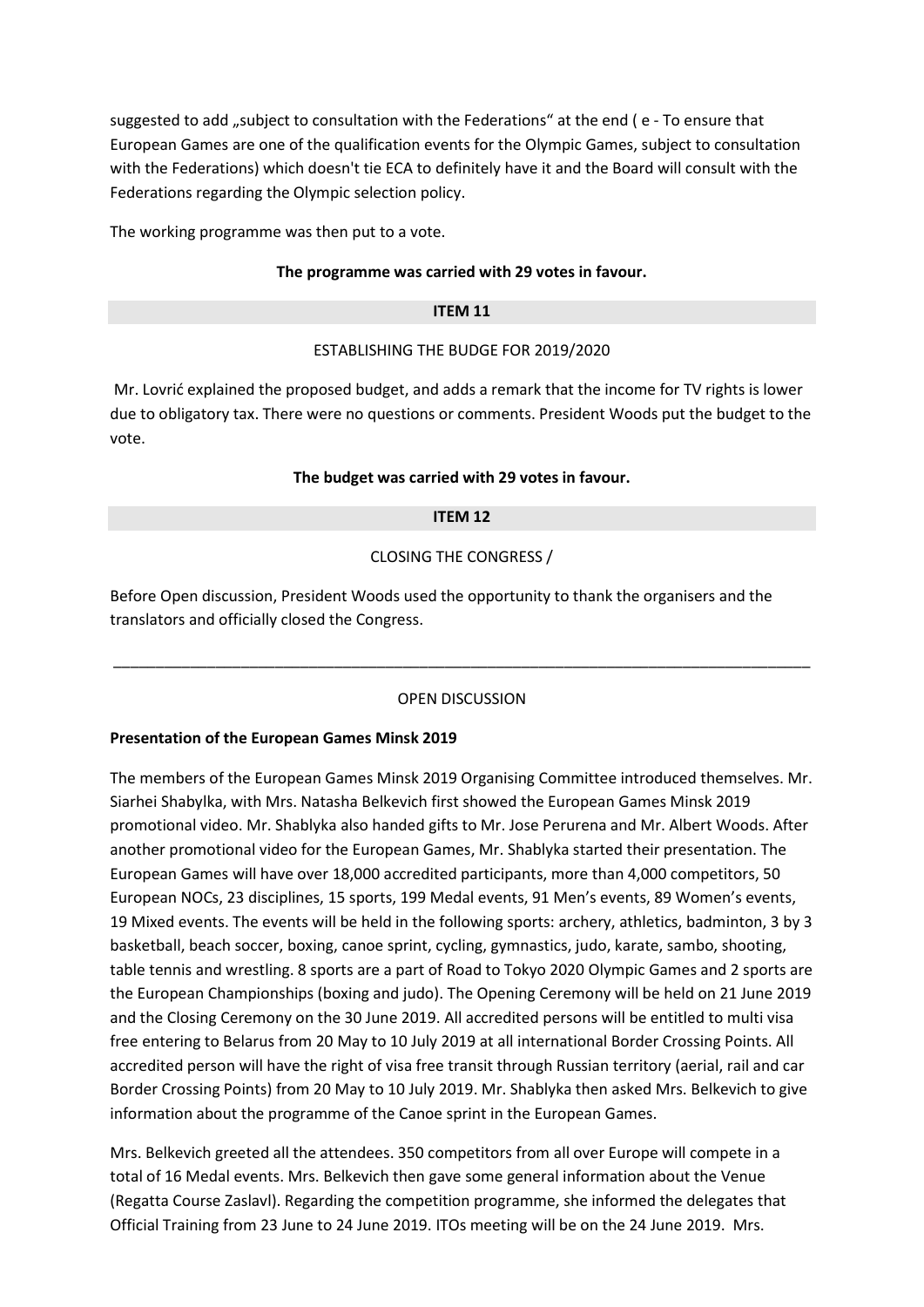Belkevich also showed the NOCs quota places, overall there are 80 boat quota places and 324 athlete quota places. She thoroughly explained the numbers and organisation of all disciplines in all categories. In the Canoe sprint part of the European Games the confirmed participating NOCs are: Armenia, Austria, Azerbaijan, Belgium, Bosnia and Herzegovina, Belarus, Bulgaria, Croatia, Czech Republic, Denmark, Spain, Estonia, Finland, France, Great Britain, Georgia, Germany, Greece, Hungary, Ireland, Italy, Latvia, Lithuania, Moldova, Republic of North Macedonia, Norway, Poland, Portugal, Romania, Russia, Slovenia, Serbia, Slovakia, Sweden, Turkey, Ukraine. Until 20 May Nocs will have to make short lists of the athletes competing in the European Games. The MEGOC will provide Open-air boat racks at the Venue during the training and competition period. The MEGOC proposes 3 options for boat transportation: ProWave Company which provides end-to-end solutions for boats transported from Duisburg after the ICF Canoe Sprint World Cup Series Competition, NOC Self-managed boat transportation, Boat rental with full service and support to competing athletes (Nelo, Plastex, VAJDA, BRACA - SPORT). The EOC has the authority to test athletes anytime and anywhere from the date of arrival in AVL and up to the end of the competition. Selection of athletes for doping control may be: targeted, random, and based on (the athletes final position, Efs/Ifs Anti-Doping Rules & recommendations, intelligence. Approximately 1000 samples are to be collected (urine and blood).

Mr. Shablyka continued about some key facts of the Athletes village in form of some important numbers (capacity over 6000 athletes and team officials, 9 residential building with almost 4000 rooms). The village has 28 equipped stopping places with information boards and 15 routes to competition venues.

Mrs. Belkevich added, the distance to the Athletes village to the Venue is around 31 km making it a 30 minute drive. She also showed the examples of medals to be given at the completion. All the participants will receive diplomas or certificates. Mrs. Belkevich thanked everyone for their attention.

The presentation was ended with another promotional video for the Minsk 2019 European Games.

## European Slalom Cup 2019

Mr. Pollert further explained the reasoning for the need for a competition like European Slalom Cup. A large number of athletes who do not make it into the World Cup or World Championships often train less than they would since they are not motivated, so the goal is to find motivation for those athletes to compete. For this year there will be 6 events from the beginning of April to the middle of August, existing ICF ranking events were chosen. Its Open series, so it is not only for the European countries. The last race this year will be in Prague. The idea was also to have a good standard for media presentation and this will be a requirement for the organisers, but these standards will be implemented next year.

## Proposals from the British Canoeing

Mr. Joy expressed his concerns about ECAs ability to place European Championships, considering the situation with the European Games and the wider Multi-sport European Championships, because the placing of the European Championships is getting more complicated. Considering the European Championships in 2023, there is strong reasons for the ECA to be involved, the financial benefit and the opportunity to strengthen the links with IOC and EOC to ensure the sport continues being a part of the Olympic family. Another positive outcome from participation in the European Games is the funding competitors will receive from their own organizations in their countries, based on their